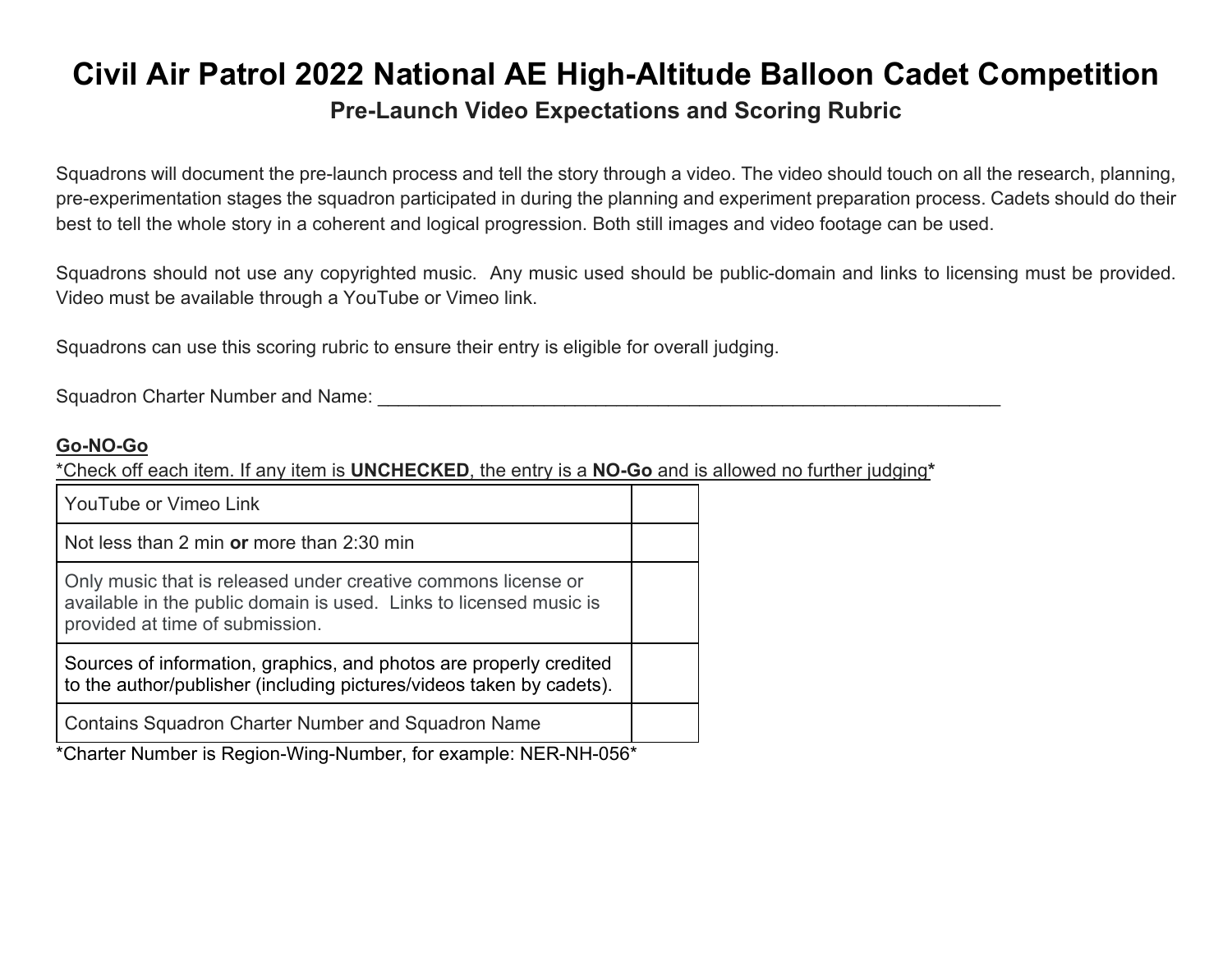**120 pts possible**

| 10 pts each                     | <b>Minimal</b><br>$1-3$ pts                                                                                                                                                                                                                             | Average<br>$4-7$ pts                                                                                                                                                                                                                                                                                                                                                                                                                   | <b>Exceptional</b><br>8-10 pts                                                                                                                                                                                                                                                                                                                                                                                                                               | <b>Pts</b> |
|---------------------------------|---------------------------------------------------------------------------------------------------------------------------------------------------------------------------------------------------------------------------------------------------------|----------------------------------------------------------------------------------------------------------------------------------------------------------------------------------------------------------------------------------------------------------------------------------------------------------------------------------------------------------------------------------------------------------------------------------------|--------------------------------------------------------------------------------------------------------------------------------------------------------------------------------------------------------------------------------------------------------------------------------------------------------------------------------------------------------------------------------------------------------------------------------------------------------------|------------|
| Production                      | It is clear that the video was captured<br>at the end of the process as a<br>summary of the team's activities.                                                                                                                                          | Video was shot only at the major<br>milestones for the project (i.e. kick-off<br>and conclusion).                                                                                                                                                                                                                                                                                                                                      | It is clear from the final video that<br>production took place throughout the<br>process (different locations, different<br>uniforms, multiple stages of experimental<br>design are all evidence of recording the<br>whole story). Videos are well lit, stable<br>(tripod or other support when appropriate<br>to the story), and shot horizontally.                                                                                                         |            |
| Composition                     | The majority of shots are the same<br>composition (e.g. medium shots<br>showing people from the waist up) so<br>the viewer never gets to see an<br>establishing shot of a location or event<br>or a close-up shot of what the subject<br>is working on. | Only a little variety of composition is<br>used to help the viewer see important<br>details of the project (wide, medium,<br>and close-ups). Some clips are shot<br>vertically (tiktok style).                                                                                                                                                                                                                                         | A variety of compositions (close-up,<br>medium shot, wide shots) are used to tell<br>the story.                                                                                                                                                                                                                                                                                                                                                              |            |
| Audio                           | Audio is chaotic. Narration, if used, is<br>drowned out by music or background<br>sounds from the video. Audio levels<br>fluctuate widely throughout the video.                                                                                         | The clarity of the interviews or<br>narration is clear most of the time.<br>Music and background sounds may<br>overpower the narration or interviews<br>at times.                                                                                                                                                                                                                                                                      | Audio levels are even throughout video,<br>music and other sounds drop so that<br>narration is clear.                                                                                                                                                                                                                                                                                                                                                        |            |
| Post<br>Production /<br>Editing | The video seems unedited with many<br>poor shots (photo montages or video)<br>remaining in the final edit. No<br>transitions between clips are used.<br>Raw clips run back-to-back in the final<br>video.                                               | Video includes shots (photo montages<br>or video) that occasionally detract<br>from the storytelling (i.e. out of focus,<br>long shots without purpose, lack of<br>continuity between shots). Pacing of<br>video is mostly consistent with the<br>story being told (e.g. rapid cuts with<br>narration and music that is more<br>sedate). Some of the transitions,<br>graphics, and effects seem out of<br>place with the storytelling. | The video is edited so that only the<br>highest quality shots (photo montages or<br>video) remain. Video flows smoothly<br>from shot to shot and scene to scene<br>using transitions that help tell the story<br>(e.g. long dissolves indicate the passage<br>of time). Music, if used, is consistent<br>with the pacing of the story. Graphics<br>and effects are used to support the story.<br>Narration, if used, is clear in relation to<br>other audio. |            |
| Storytelling                    | Script is haphazard or unplanned. On-<br>air or audio voice overs are<br>unrehearsed or inaudible.                                                                                                                                                      | Script is well written with most on-air<br>and audio voice overs clearly audible.                                                                                                                                                                                                                                                                                                                                                      | The script is extremely well written, with<br>on-air or audio voice over clear and well<br>rehearsed.                                                                                                                                                                                                                                                                                                                                                        |            |